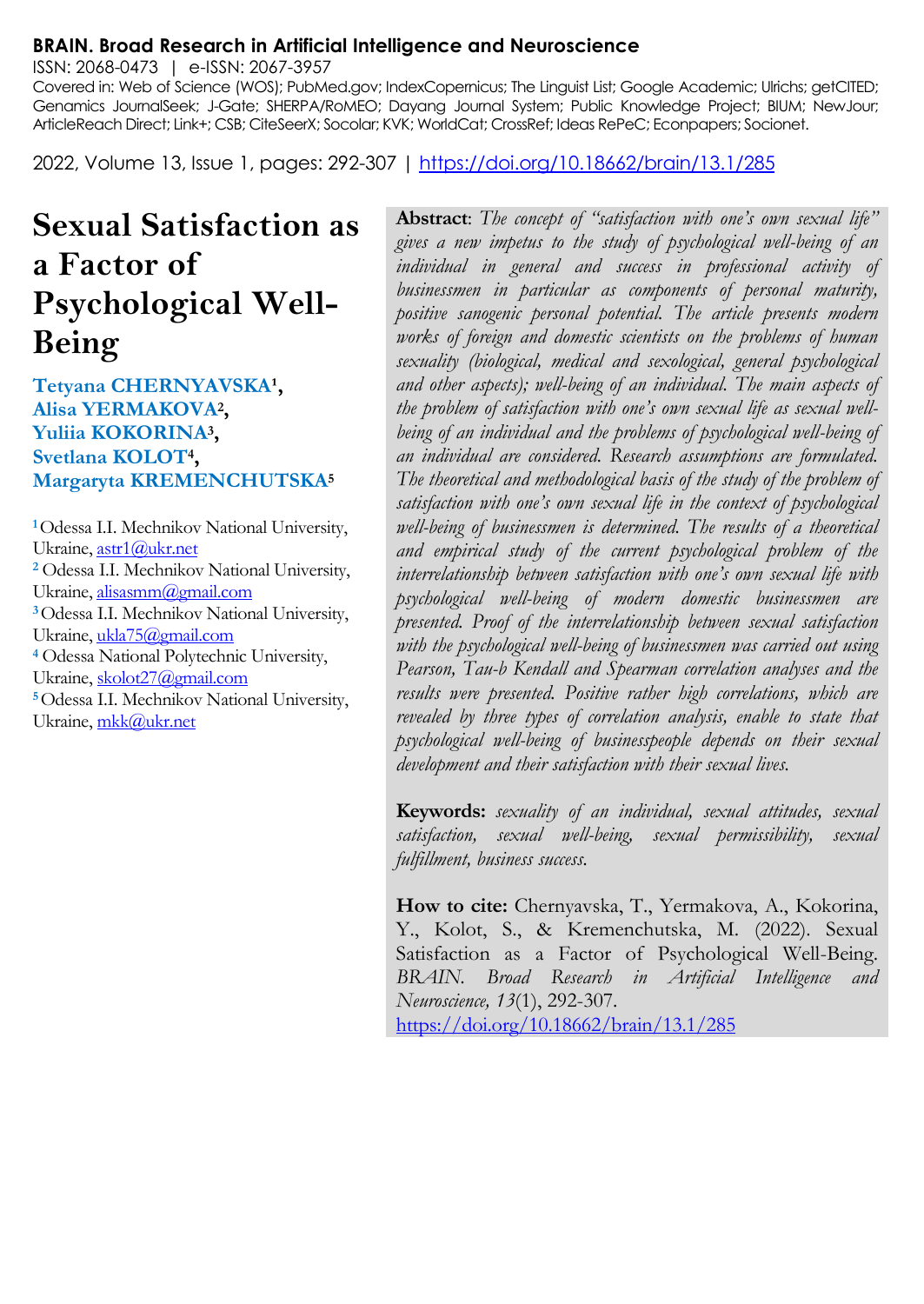## **Introduction**

Professional business activities are associated with high rates of change, financial risk, lack of time and information, take place in conditions of uncertainty and fierce competition. All this requires from businessmen special personal and professional qualities: non-standard volitional decisions and actions, business intuition, stress resistance, emotional and volitional regulation, ability to build necessary interpersonal relationships, management of different groups of people (Chernyavskaya, 2010; Cherniavska, 2021; Palamarchuk, 2020; Nerubasska, Palshkov, & Maksymchuk, 2020; Nerubasska, Maksymchuk, 2020; Gerasymova, 2019).

New approaches to educating businessmen are based on priority of personal qualities such as initiative and empathy. That is, the ability to empathize, adapt and persuade. It is these abilities that are necessary for success in professional business, which in turn contributes to psychological well-being of businessmen.

On the other hand, psychological well-being of businessmen is affected by their positive emotional state, necessary for effective business activities, associated with satisfaction with their sexual life, with fulfillment of the sexual sphere and harmony in sexual relations with a sexual partner and harmonious family relationships.

Modern studies of the phenomenon of sexuality are widely represented in foreign and domestic scientific literature, first of all, the following aspects:

- biological factors of sex and sexual behavior of humans (Pfaus, Scepkowski, Marson & Georgiadis, 2014);

- medical and sexological (Domoratsky, 2009; Kocharyan, 2007; Roach, 2017);

- general psychological (Ainsworth & Bauermeister, 2012; Bass, 2017; Laumann, Nicolosi, 2005; Tolman, Diamond, Bauermeister, George, Pfaus & Ward, 2014);

- sexuality and love (Kernberg, 2000; Martel, 2006; Roach, 2017).

Research is devoted to certain types of well-being of an individual and related concepts, such as:

- happiness (Lyubomirski, 2014; Ryan, Deci, 2001; Seligman, 2013);

- psychological well-being (Byers, Rehman, 2014; Diener, 2009; Diener, Wirtz, Tov, Kim-Prieto, 2010; Zasekina, Maistruk, 20017; Kahneman, Diener, Schwarz, 1999; Stephenson, Meston, 2015; Ryff, Keyes, 1995; Seligman, 2013; Chernyavskaya, 2021);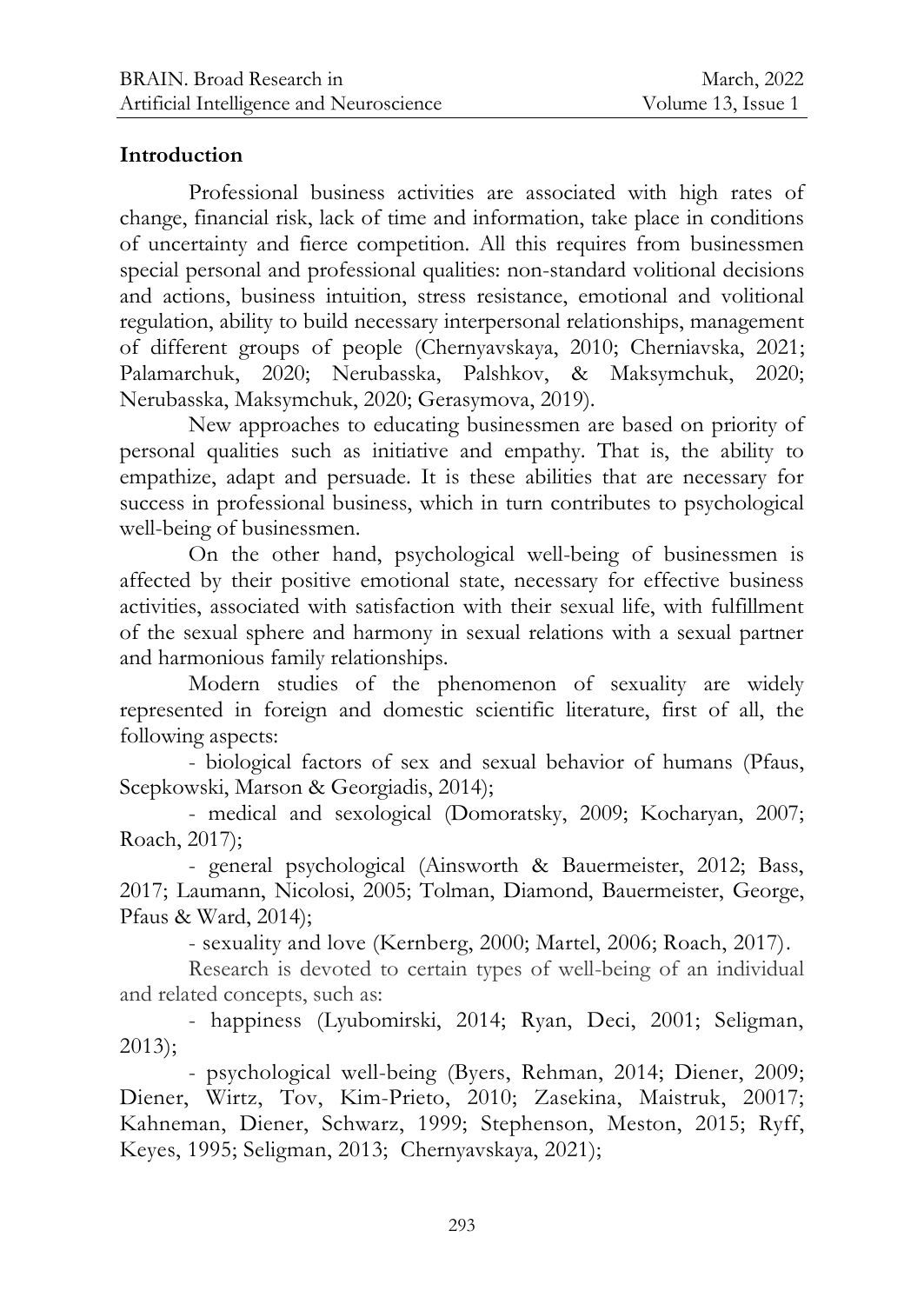- sexual well-being (Hupalovska, 2019; Chalova, 2016; Stephenson, Meston, 2015);

- sexual health (Mulhall, Incrocci, Goldstein, Rosen, 2011).

The immediacy of solving the problem of interrelationship of satisfaction with one's own sexual life and psychological well-being of businessmen is due to the problems that accompany real business activities and private life of businessmen, such as stress reactions, psychological maladaptation and emotional burnout of businessmen in crisis, uncertainty and constant changes as well as deterioration of psychological well-being of businessmen due to extreme nature of their professional activities, which can negatively affect personal and family life of businessmen, which can lead to sexual disharmony, namely disharmonious interpersonal relationships with a sexual partner, and can also negatively influence interpersonal relationships with other people.

Finding ways to strengthen training of businessmen (business owners and partners) and providing them with necessary psychological support, which is associated with emotional and empathic competence, formation and development of abilities to harmonize own sexual relationships to achieve psychological well-being of businessmen.

# **General research assumptions**

1. A high level of sexual well-being development of businessmen has a positive effect on their personal business success.

2. With a certain allowance for the specific nature of the topic, we can assume that a person's sexual behavior is influenced by the same key factors (fulfillment and satisfaction with own sexual life, libido, responsibility in interpersonal relationships) as business success (personal significance and satisfaction with business activities, energy resources, responsibility for their decisions and actions, …). Therefore, highly developed components of sexual well-being have a positive effect on the development of business success components.

3. Sexual well-being of a person is highly (medium, low) formed at high (medium, low) indicators of two methods: 1) method of "Sexual attitudes" by Eisenko by the indicators "Sexual Satisfaction" and "Fulfillment"; 2) method of "Psychological well-being" by Riff by the indicator "Psychological well-being".

The **objective of the article** is theoretical and empirical analysis of interrelationship between satisfaction with one's own sexual life and psychological well-being of businessmen.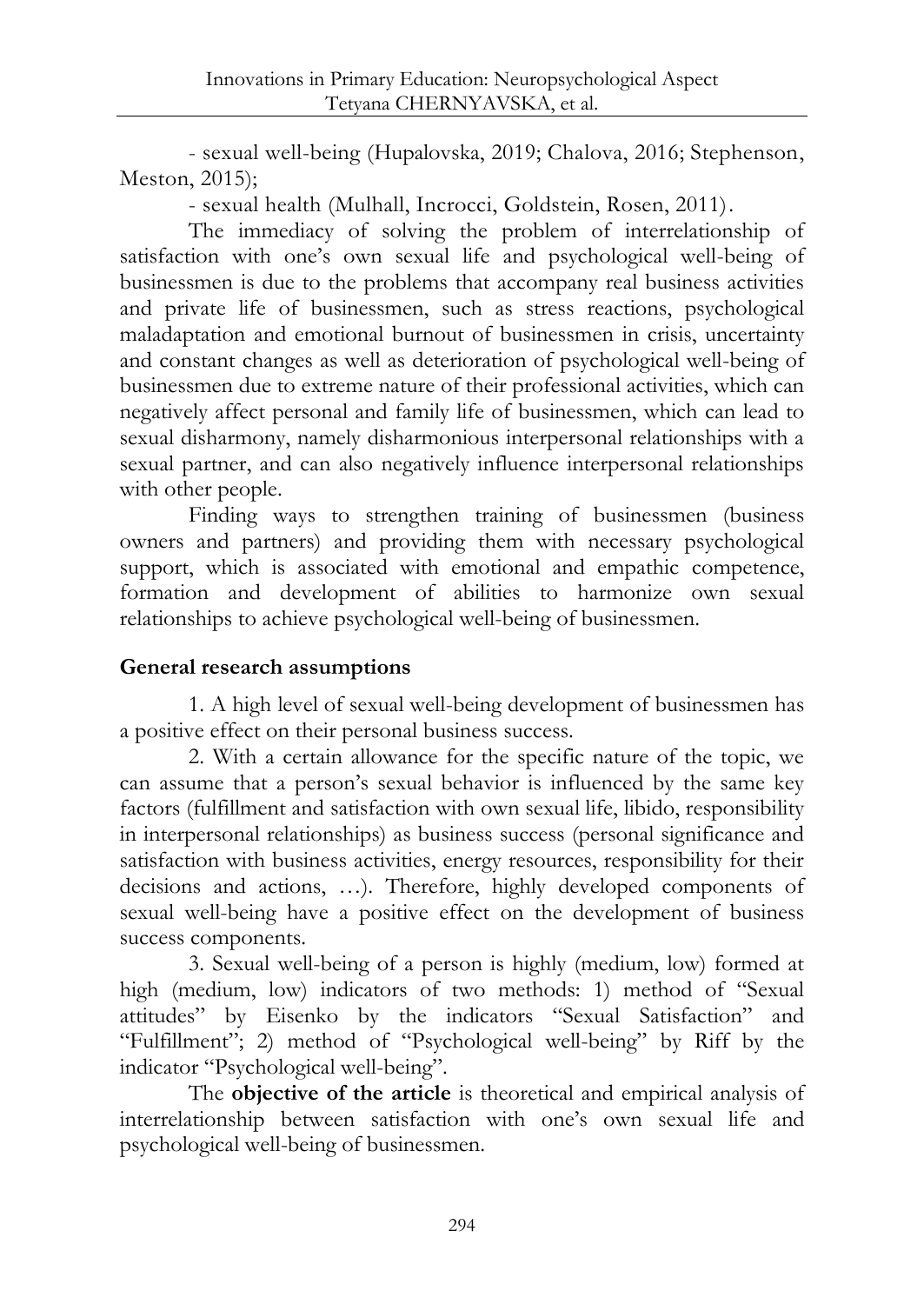## **Modern research on the problem of psychological well-being**

Despite the primary importance of sexual satisfaction of the individual not only in married relations, but also for the success of doing business, this relationship refers to understudied psychologic phenomena. Facts used in research and psychotherapeutic practice are based only on describing disorders in the sexual sphere, but the problem of interrelationship between satisfaction with one's sexual life and psychological well-being of businessmen is insufficiently studied both in theoretical and practical aspects, because in the process of training businessmen this problem is not given due attention. Main attention is paid to professional training of businessmen, and such components of personal maturity, positive sanogenic potential of an individual as emotional competence, sexual-harmonious relationships, psychological well-being are not given enough attention.

The phenomenon of subjective well-being of the individual is fully studied and researched in world psychological science, first of all, in connection with the study of states of optimal functioning of a human. These phenomena describe a holistic psychological reality, its versatility that is reflected in the methodological traditions of the research of well-being, peculiarities of its conceptualization, and therefore in its meaningful, content, etc. characteristics (Kamsheko, Traverse, 2020).

It should be noted that in recent decades more and more attention is paid to the problem of satisfaction with one's own sexual life as a person's sexual well-being (Ainsworth, Baumeister, 2012; Bass, 2017; Byers, Rehman, 2014; Hupalovska, 2019; Mulhall, Incrocci, Goldstein, Rosen, 2011; Stephenson, Meston, 2015; Chalova, 2016).

Thus, Ainsworth and Baumeister (2012) study sexual transformations related to time, relationships, and sociocultural context; Bass (2017) studies the evolutionary aspect of sexual desire and strategies for finding sexual partners; Byers and Rehman (2014) consider sexual satisfaction and sexual self-fulfillment in relationships; Hupalovska (2019) studies sexual well-being as a factor of subjective well-being of a person, exploring sexual scenarios by which people organize and evaluate their sexual life; Chalova (2016) investigates sexual well-being in stable married couples; Stephenson and Meston (2015) in their study confirmed a strong link between sexual well-being and overall life satisfaction; in studies of sexual relations and behavior of different groups of population, scientists have proven that for people of different ages (40 to 80 years) (Laumann, Nicolosi, 2005), and for people of different health conditions, (cancer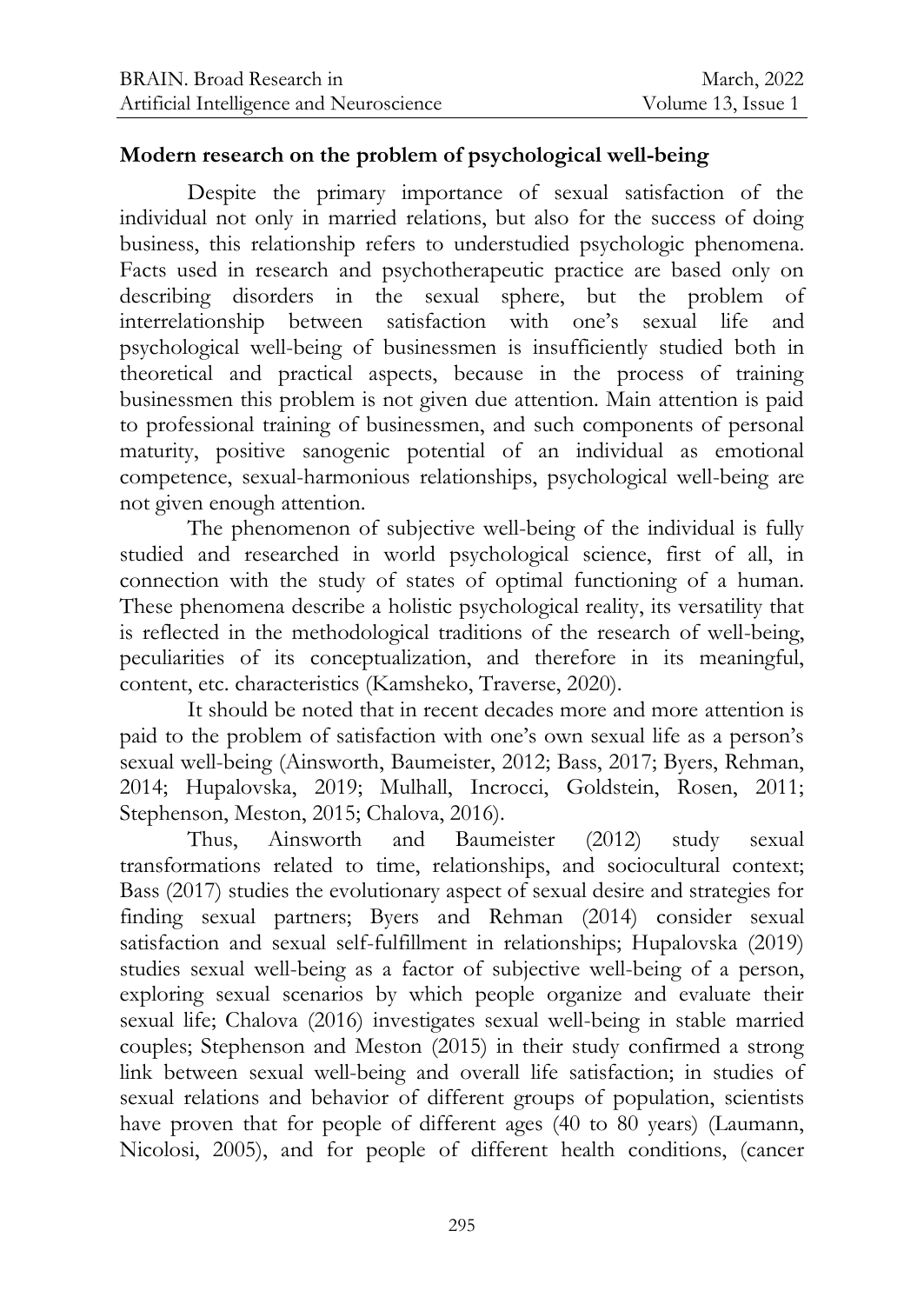patients, etc.) (Mulhall, Incrocci, Goldstein, Rosen, 2011) sexuality retains its significance even in the context of serious health problems.

Modern research on the problem of psychological well-being, happiness is presented in the works of scientists such as Byers, Rehman (2014); Diener (2009); Diener, Wirtz, Tov, Kim-Prieto (2010); Zasekina, Maistruk (2017); Kahneman, Diener, Schwarz (1999); Lyubomirski (2014); Stephenson, Meston (2015); Ryff, Keyes (1995); Ryan, Deci (2001); Seligman (2013); Chernyavska (2021).

Kahneman, Diener, Schwarz (1999) study well-being from a hedonistic point of view; Zasekina and Maistruk (2017) study psychological well-being of an individual in the context of unconditional acceptance of oneself; Kernberg (2000) studies specifics of love relationships as norms and pathologies; new approaches to study of the phenomenon of happiness and satisfaction were presented by Ryan and Deci (2001); Lyubomirski (2014); Martel (2006); Seligman (2009); new measures to assess well-being, prosperity and positive and negative feelings are studied by Diener, Wirtz, Tov, Kim-Prieto (2010); Chernyavskaya (2021) studies well-being and success of an individual in the context of human orthobiosis.

Based on their own vision of the place and role of the phenomena of sexual satisfaction and psychological well-being in the structure of personal maturity, personal potential, researchers propose main components of the structure and approaches to development of sexual satisfaction-fulfillment and psychological well-being of an individual.

It should be noted that modern professional training of future managers and business representatives should have such disciplines in their arsenal, which will help them in capturing and practical application of emotional and communicative competence and their psychological compensatory mechanisms that will help not only in professional activity, which will contribute to harmonization of sexual relationships to improve psychological well-being of businessmen, which contributes to business success.

## **Study of the interrelationship between satisfaction with one's own sexual life and psychological well-being of businessmen**

Psychological well-being, as a whole, is associated with personal, professional and social variables. It is as an image and categorical structure in individual consciousness of a person, permanently leads to new aspects of their experience, which is reflected in numerous studies. Psychological wellbeing is "evaluated" by the person themselves from the standpoint of their values and goals. Since the latter are always individual, then there cannot be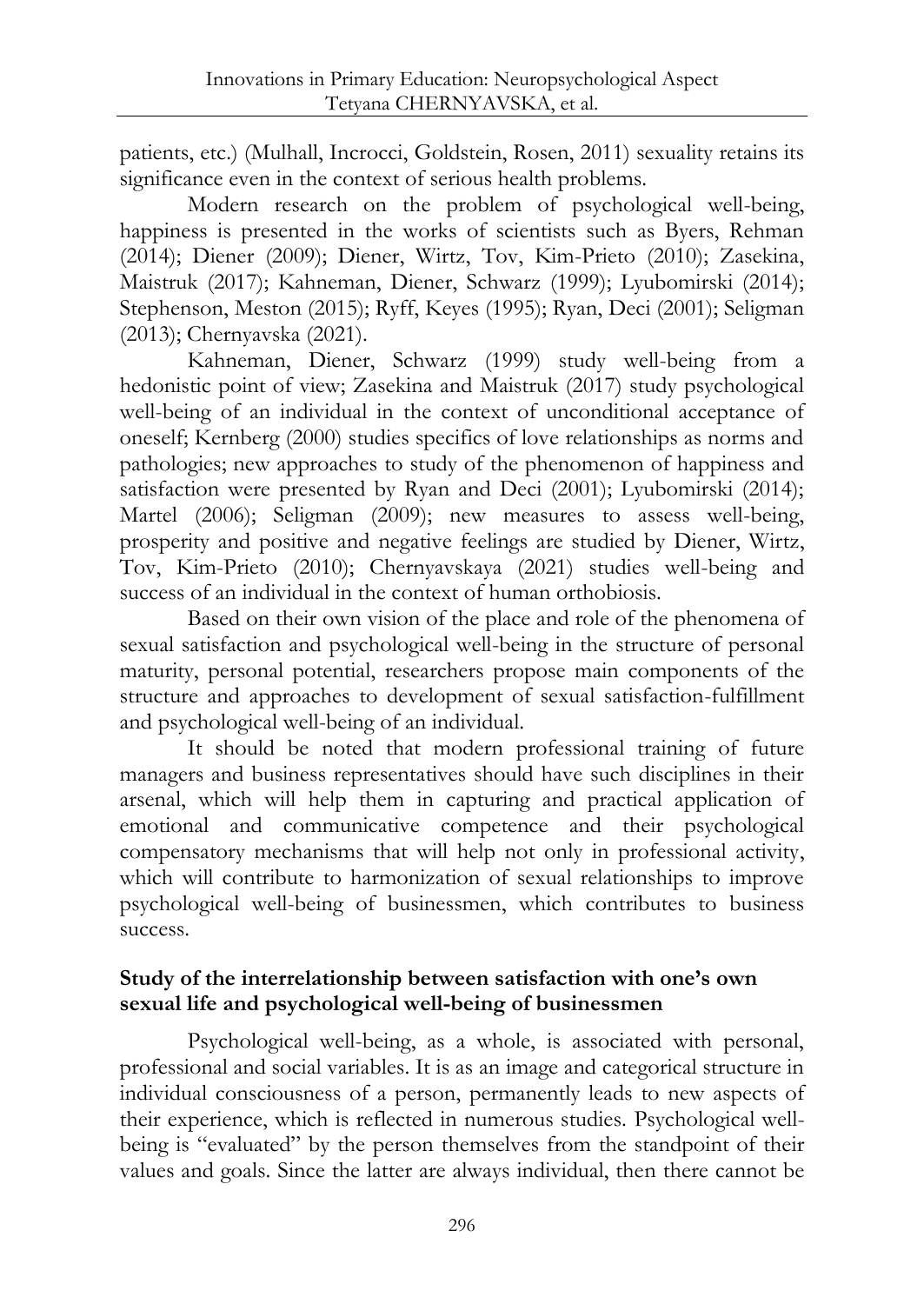universal ones for all structures of psychological well-being. In this case, it is advisable to study factors that influence the subjective sense of satisfaction (existential experience, attitude towards one's own life, sexual satisfaction) (Serdyuk, 2017, p.130).

From the specified factors, a special role in the psychological wellbeing of the business community representatives is played by their sexual satisfaction (Holmberg et al, 2010; Hooghe, 2012). In the long-term development in males, sexual satisfaction allows estimate health condition and physical intimacy (Heiman et al, 2011). A higher level of sexual satisfaction is associated with a lower level of depression and anxiety in females (Frohlich, Meston, 2002; Tower, Krasner, 2006). Thus, it is difficult to overestimate the contribution of a sexual component to overall satisfaction with professional activities.

At the same time, the psychological importance of this indicator contrasts sharply with the degree of methodological development of the construct of sexual satisfaction in family, age and clinical psychology. In the twentieth century, the issues of sexual satisfaction and its influence on the psychological well-being of the individual were given very insufficient attention of scientists, and the psychoanalysis, which claimed a leading role in understanding of this sphere, mostly avoided traditional scientific study and did not contribute to the development of special measuring instruments. At the same time as a result of the Sexual Revolution of the 1950's and 60's in America and Europe, the vacuum methodological tools began to quickly fill with social workers, sexologists and other clinicians (Breslav, 2013, p. 25). Starting from this period, clinicians in the first place, faced a significant number of cases of sexual disorders and problems that lead to a decrease in psychological well-being, especially representatives of the business environment, their emotional burnout at work and reduction of efficiency in professional activity.

The reasons for this lie in the fact that business activity can be interpreted as a kind of behaviour in a hostile social environment, due to the crucial differences of the interests of private business and society. Moreover, these differences begin not only from the level of subjective assessments, but are rooted in the very essence of entrepreneurship: in its initial principles - innovation and aspiration for personal success - there is already a threat to stability, the formed and habitual order of things for the majority of the population (Ermolayeva, 2014, p. 564). Permanent exposure of businessmen to a hostile social environment leads to stress, and long stress, in turn, becomes a cause of emotional burnout, which negatively affects sexual function and is the cause of psychological discomfort. In order to determine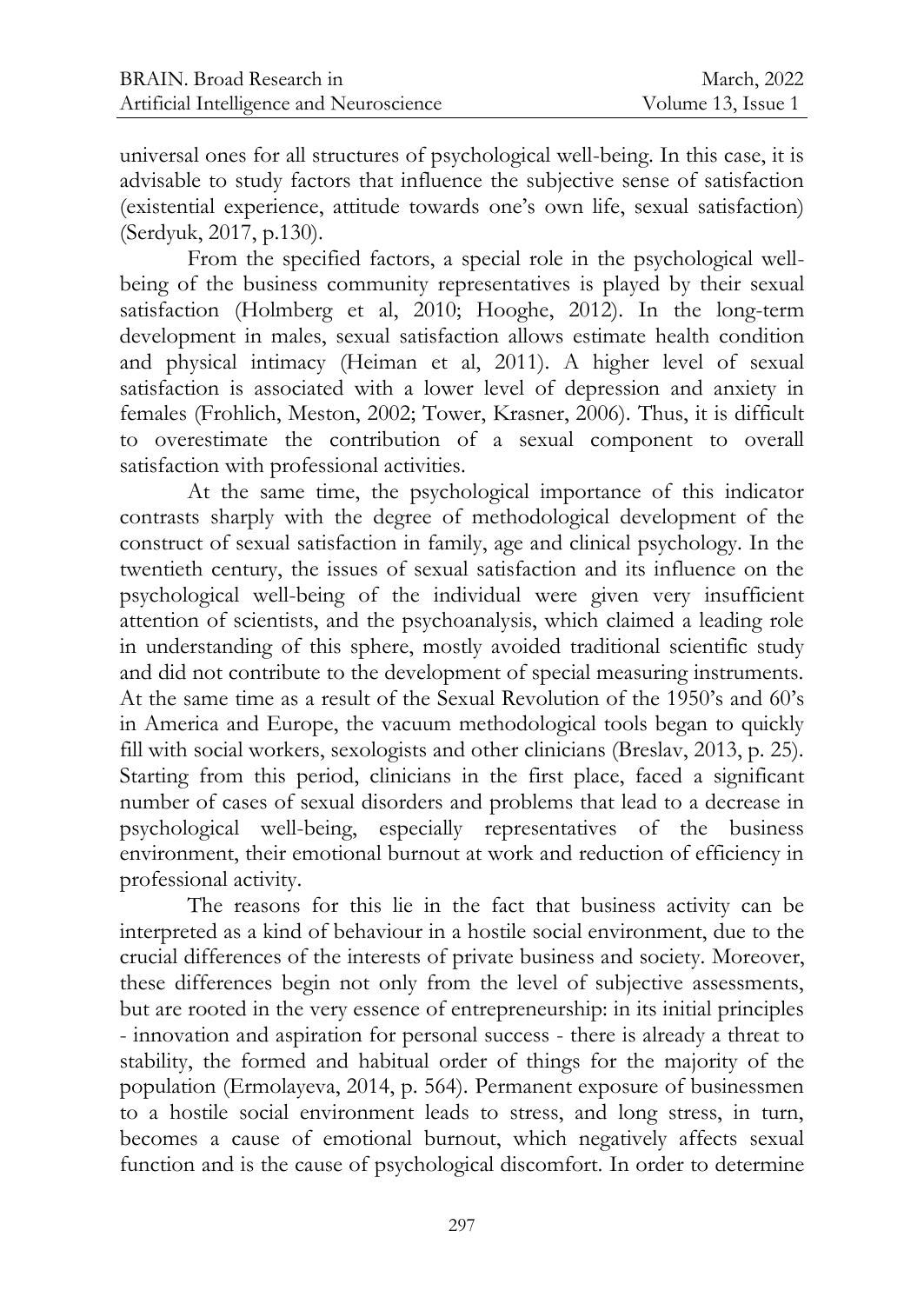whether a businessman is in a state of emotional burnout, and to identify the stage of it, a specialist consultation is required, during which they will conduct testing, using, for example, a Boyko test, or similar tools.

We believe that simultaneously with testing for emotional burnout of business environment representatives, it is necessary to apply psychodiagnostic techniques to them as well, to determine the impact of the sexual component on psychological well-being of businessmen.

Such techniques have been applied since 1966, when the Thorne sexual questionnaire was issued, consisting of 200 points for the diagnosis of sexual psychopathology (Thorne, 1966). Following this questionnaire there were many methods of psychodiagnostics of sexual life - from small aimed at studying separate types of sexual life disorders (Lopiccolo, Steger, 1974) to multidimensional DSFI (DeRogatis Sexual Functioning Inventory; Derogatis, Melisaratos, 1979), consisting of 8 subscales and 247 points. However, there is still no questionnaire aimed at the diagnosis of sexual satisfaction and psychological well-being, and the few existing techniques do not allow to form a full idea of this mutual influence.

In special literature one can find only five techniques that are more or less aimed at solving this task. These include a scale of sexual satisfaction for Women by Whitley and Poulsen (SSS-W; Whitley, Poulsen, 1975) comprising 32 and 23 points, as well as a scale with the same name by Meston and Trapnell, consisting of 30 statements with a five-point agreedisagree scale; clinical questionnaire of sexual satisfaction by Golombok and Rust of 28 points (Rust, Golombok, 1985); Index of Sexual Satisfaction (ISS) of 25 points; as well as The Global Measure of Sexual Satisfaction (GMSEX, p. 27)

However, all these techniques give a very approximate idea of the characteristics of this phenomenon, since only the overall modality of the attitude to this sphere of life of an individual is practically evaluated, leaving all its most important components in the shadows, including psychological well-being.

The theoretical and methodological analysis of the most well-known foreign and domestic studies on sexual well-being problems and the personal success in business conducted by us, allowed to determine the two most progressive, from our point of view, psychodiagnostic methods: a questionnaire of attitudes to sex (Eisenk); psychological well-being questionnaire (Ryff). Using these instruments of psychoanalysis, let's conduct an empirical analysis of the relationship of satisfaction with one's own sexual life and psychological well-being of businessmen.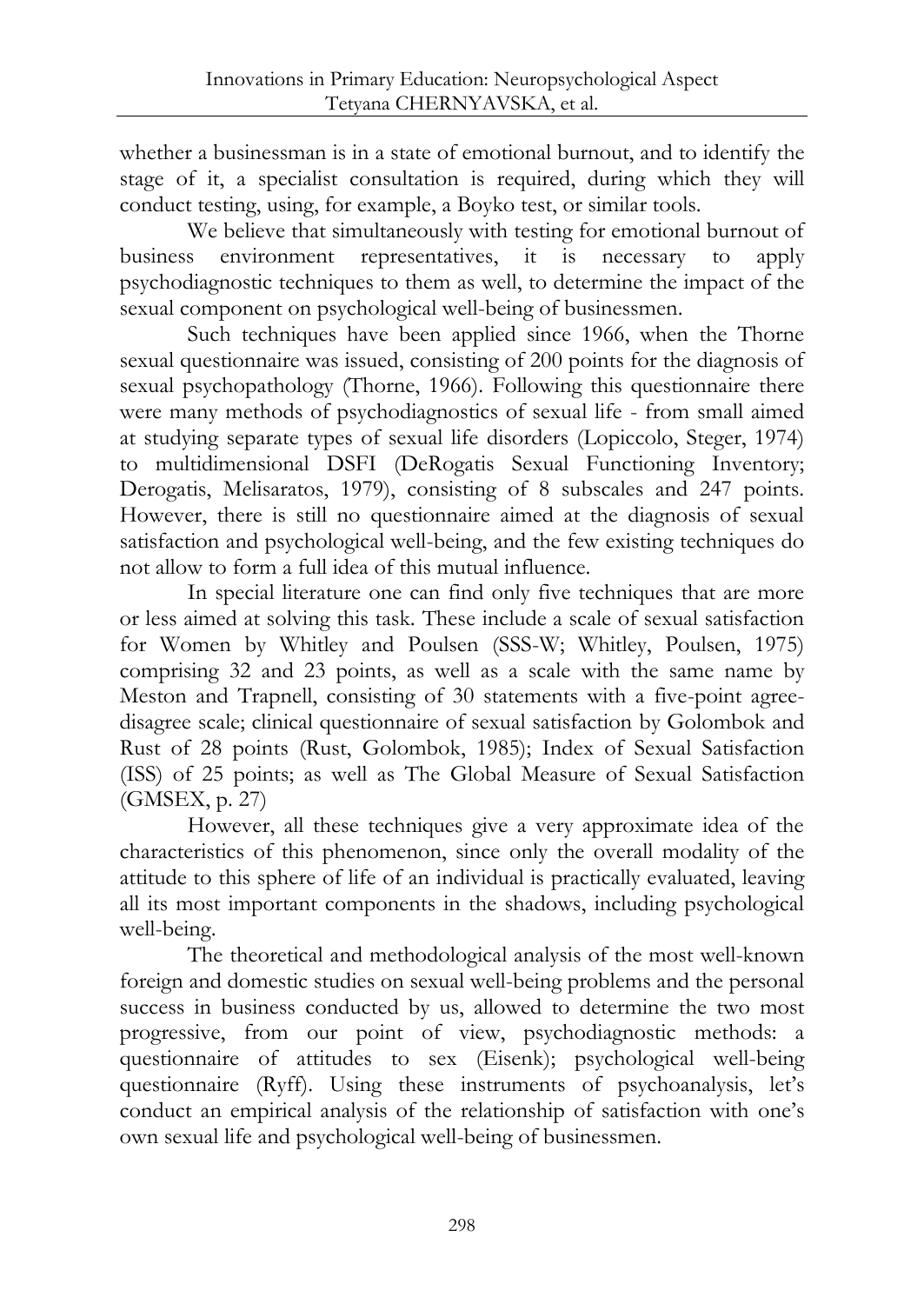The following businessmen were studied: entrepreneurs-beginners (n  $= 50$ ); mid-level managers (n = 70); top managers and business owners (n = 30).

To prove interrelationship between sexual satisfaction and psychological well-being of businessmen, we conducted Pearson, Tau-b Kendall and Spearman correlation analyses using the statistical program SPSS 26.0 for Windows XP. Table 1 presents the results of Pearson correlation analysis.

| Pearson correlation         |                             | Permissibility Fulfillment |              | Sexual<br>satisfaction | Psychological<br>well-being |
|-----------------------------|-----------------------------|----------------------------|--------------|------------------------|-----------------------------|
| Permissibility              | Pearson<br>correlation      | $\mathbf{1}$               | $.502**$     | $.525**$               | $.538**$                    |
|                             | Value<br>(two-<br>tailed)   |                            | 0.000        | 0.000                  | 0.538                       |
|                             | N                           | 150                        | 150          | 150                    | 150                         |
| Fulfillment                 | Pearson<br>correlation      | $.502**$                   | $\mathbf{1}$ | $.881**$               | $.842**$                    |
|                             | Value<br>$(two-$<br>tailed) | 0.000                      |              | 0.000                  | 0.549                       |
|                             | N                           | 150                        | 150          | 150                    | 150                         |
| Sexual<br>satisfaction      | Pearson<br>correlation      | $.525**$                   | $.881**$     | $\mathbf{1}$           | $.843**$                    |
|                             | Value<br>$(two-$<br>tailed) | 0.000                      | 0.000        |                        | 0.548                       |
|                             | N                           | 150                        | 150          | 150                    | 150                         |
| Psychological<br>well-being | Pearson<br>correlation      | .538**                     | $.842**$     | $.843**$               | $\mathbf{1}$                |
|                             | Value<br>$(two-$<br>tailed) | 0.322                      | 0.549        | 0.548                  |                             |
|                             | N                           | 150                        | 150          | 150                    | 150                         |

**Table 1.** Pearson correlation analysis results

*Note: Pearson's correlation analysis: \*\* Correlation is significant at the level of 0.01 (2-tailed); \* Correlation is significant at the level of 0.05 (2-tailed).*

The table shows only the significant part of the correlation analysis, as all calculations obtained using the program SPSS 26.0 for Windows XP cannot be presented.

According to the results of correlation analysis, it is possible to note that correlation coefficient of the level of strength of psychological wellbeing, which according to the psychological well-being questionnaire (Ryff) reflects the general indicator of psychological well-being of businessmen and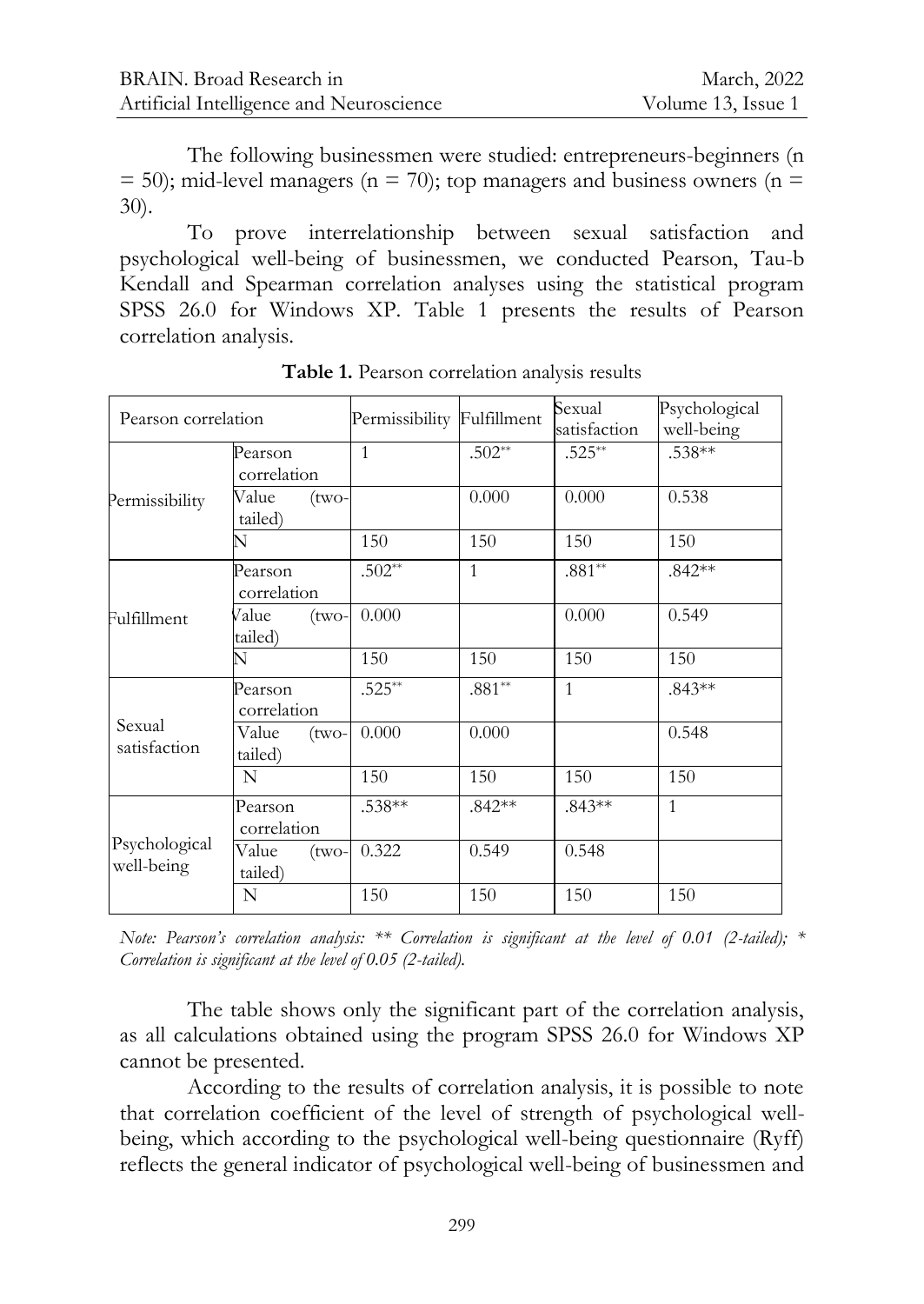indicates their personal success, has sufficient positive connections with some subscales of the questionnaire of attitudes to sex (Eisenk) such as: "Permissibility", "Fulfillment" and "Sexual satisfaction".

A sufficient positive relationship  $(r > 0.538)$  between the general indicator of psychological well-being and the subscale "Permissibility" indicates that modern and easy attitude of the surveyed businessmen to sex contributes to formation of their stable psychological well-being.

There is a strong positive direct relationship  $(r > 0.842)$  between overall psychological well-being indicator and the "Fulfillment" subscale, confirming our assumption that satisfaction with one's sexual life is an extremely attractive condition for most people as part of their psychological well-being.

Sexual satisfaction is also one of the components of psychological well-being, which is proved by sufficient positive relationship  $(r > 0.538)$ according to the Pearson correlation between these indicators. Table 2 presents results of the Kendall's Tau-b correlation analysis.

| Tau-b Kendall               |                             | Permissibility Fulfillment |          | Sexual<br>satisfaction | Psychological<br>well-being |
|-----------------------------|-----------------------------|----------------------------|----------|------------------------|-----------------------------|
| Permissibility              | Correlation<br>coefficient  | 1.000                      | $.373**$ | $.418**$               | .595**                      |
|                             | Value (two-<br>tailed)      |                            | 0.000    | 0.000                  | 0.546                       |
|                             | N                           | 150                        | 150      | 150                    | 150                         |
| Fulfillment                 | Correlation<br>coefficient  | $.373**$                   | 1.000    | $.763**$               | $.714**$                    |
|                             | Value<br>$(two-$<br>tailed) | 0.000                      |          | 0.000                  | 0.751                       |
|                             | N                           | 150                        | 150      | 150                    | 150                         |
| Sexual<br>satisfaction      | Correlation<br>coefficient  | $.418**$                   | $.763**$ | 1.000                  | $.518**$                    |
|                             | Value (two-<br>tailed)      | 0.000                      | 0.000    |                        | 0.599                       |
|                             | N                           | 150                        | 150      | 150                    | 150                         |
| Psychological<br>well-being | Correlation<br>coefficient  | $.595**$                   | $.714**$ | $.518**$               | 1.000                       |
|                             | Value<br>$(two-$<br>tailed) | 0.546                      | 0.751    | 0.599                  |                             |
|                             | N                           | 150                        | 150      | 150                    | 150                         |

**Table 2.** Kendall's Tau-b correlation analysis results

*Note: Kendall's Tau-b: \*\* Correlation is significant at the level of 0.01 (2-tailed); \* Correlation is significant at the level of 0.05 (2-tailed).*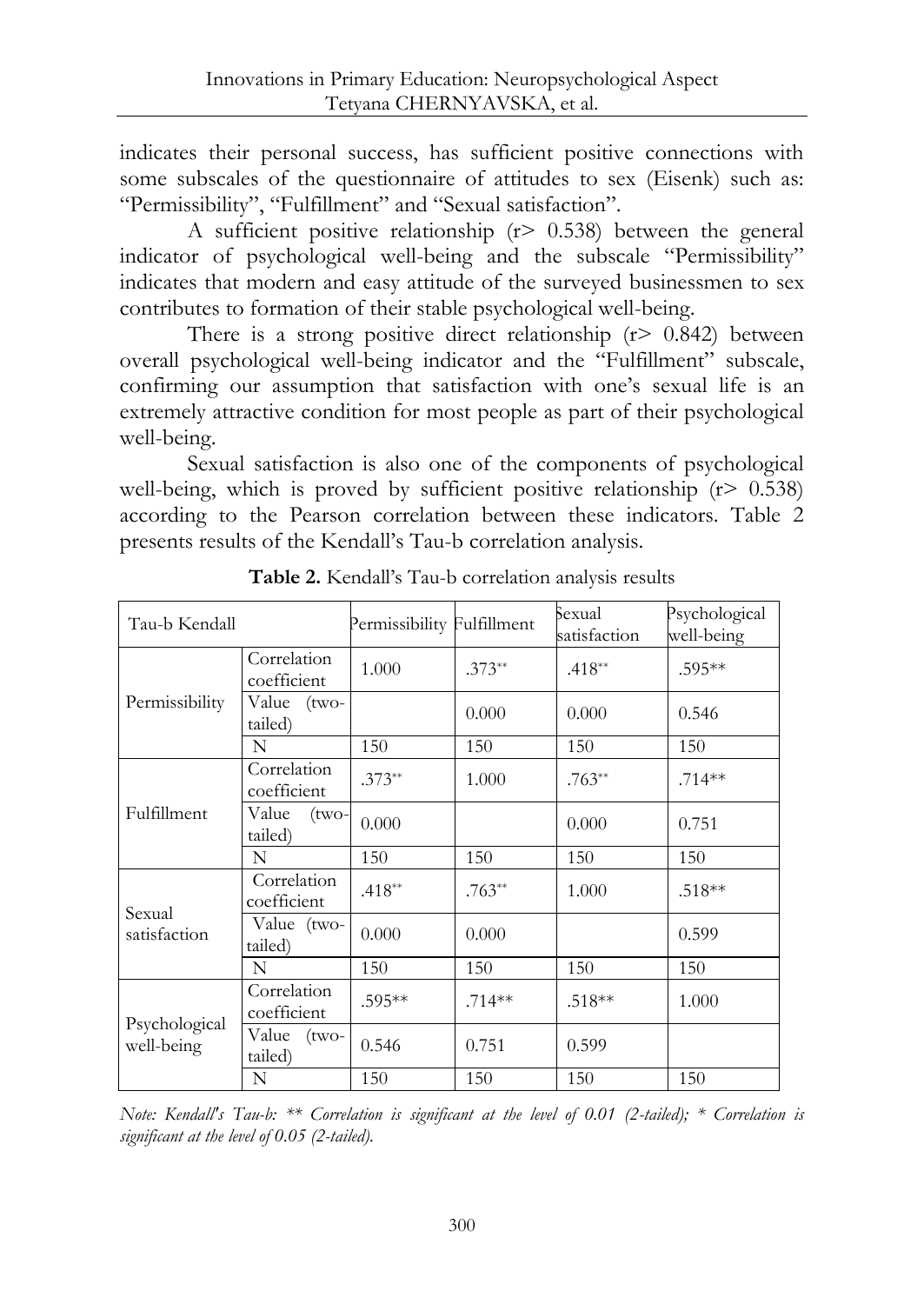When analyzing the matrix, it is possible to note that direct significant relations were found on all selected subscales of the questionnaire of attitudes to sex (Eisenk) and the general indicator of psychological wellbeing according to the corresponding questionnaire. Thus, the levels on the subscale "Permissibility" and the subscale "Sexual Satisfaction" are significantly positively correlated with the general indicator of psychological well-being  $(T = 0.595$  and  $T = 0.518$ , respectively). A direct positive significant correlation was found between the subscale "Fulfillment" and the indicator of psychological well-being  $(T = 0.714)$ .

Between the subscales of the questionnaire of attitudes to sex (Eisenk) quite positive correlations are also found, which indicates that with a normal easy attitude to sex, general satisfaction with own sexual life a person is able to fulfill their sexual needs, which becomes one of the components of psychological well-being formation. Table 3 presents results of Spearman's correlation analysis.

| Spearman's Rho              |                             | Permissibility | Fulfillment | Sexual<br>satisfaction | Psychological<br>well-being |
|-----------------------------|-----------------------------|----------------|-------------|------------------------|-----------------------------|
| Permissibility              | Correlation<br>coefficient  | 1.000          | $.474**$    | $.538**$               | $.497**$                    |
|                             | Value<br>(two-<br>tailed)   |                | 0.000       | 0.000                  | 0.489                       |
|                             | N                           | 150            | 150         | 150                    | 150                         |
| Fulfillment                 | Correlation<br>coefficient  | $.474**$       | 1.000       | $.879**$               | $.743**$                    |
|                             | Value<br>(two-<br>tailed)   | 0.000          |             | 0.000                  | 0.759                       |
|                             | N                           | 150            | 150         | 150                    | 150                         |
| Sexual<br>satisfaction      | Correlation<br>coefficient  | $.538**$       | $.879**$    | 1.000                  | $.622**$                    |
|                             | Value<br>$(two-$<br>tailed) | 0.000          | 0.000       |                        | 0.658                       |
|                             | N                           | 150            | 150         | 150                    | 150                         |
| Psychological<br>well-being | Correlation<br>coefficient  | .497**         | $.743**$    | $.622**$               | 1.000                       |
|                             | Value<br>(two-<br>tailed)   | 0.489          | 0.759       | 0.658                  |                             |
|                             | N                           | 150            | 150         | 150                    | 150                         |

**Table 3.** Spearman's correlation analysis results

*Note:* \*\*. Correlation is significant at the level of 0.01

\*. Correlation is significant at the level of 0.05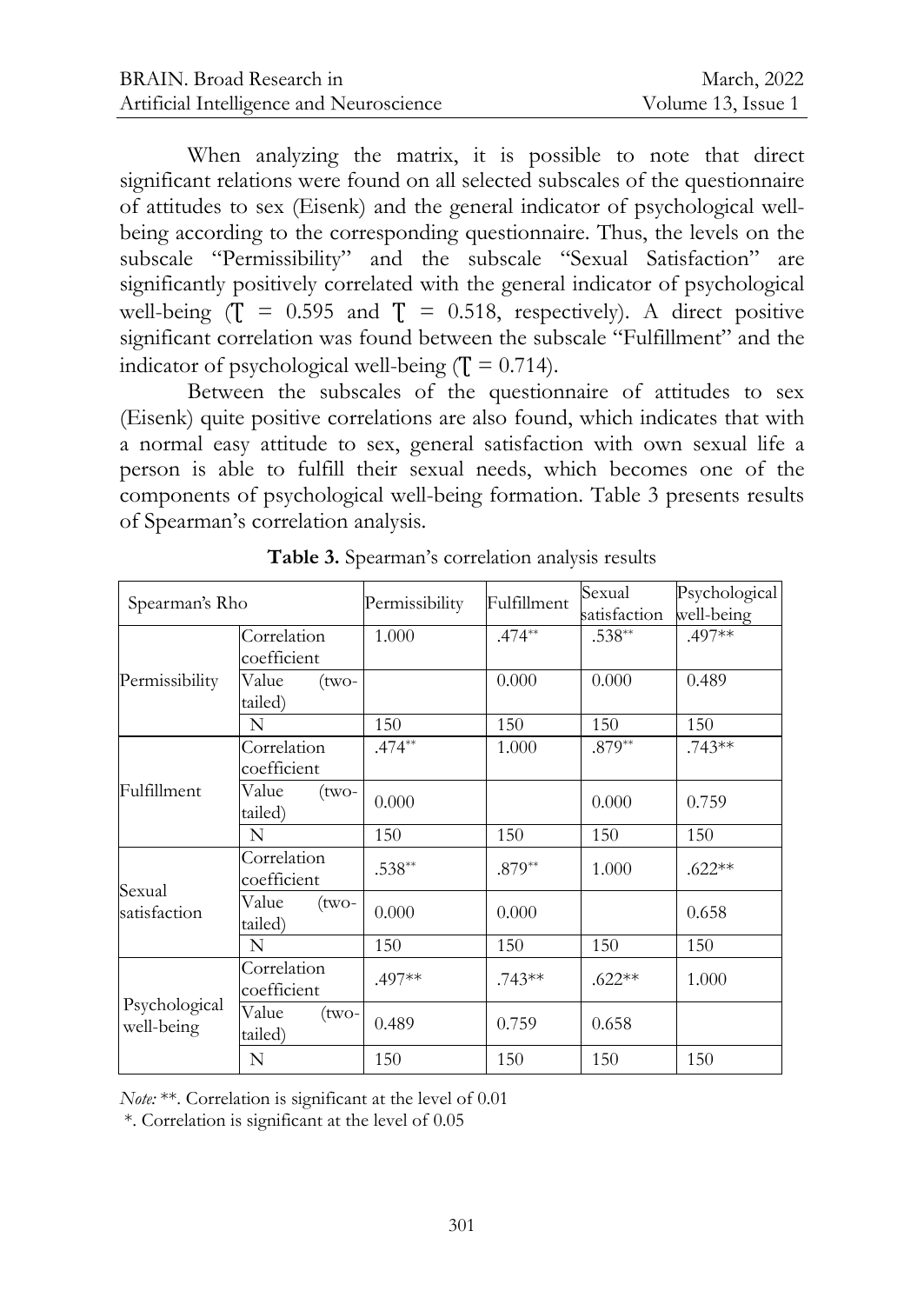To conduct further factor analysis of the results and prove the hypothesis of the interrelation between sexual well-being of businessmen and their personal business success, using the static program SPSS 26.0 for Windows XP, we calculated the Spearman rank correlation.

According to the obtained results (Tables  $1 - 3$ ) it was found that all selected subscales from the questionnaire of attitudes to sex (Eisenk) and the general scale of psychological well-being of the questionnaire of psychological well-being (Ryff) revealed significant correlations (-1 $\leq p \geq 1$ ). That is, the correlation between the two values is close to one, and Spearman's correlation coefficient is positive for all selected subscales: "Permissibility" at a sufficiently positive level of correlation is equal to  $p =$ 0.497; "Fulfillment" on a high positive direct correlation is equal to  $p =$ 0.743; "Sexual satisfaction" on a high positive direct correlation is equal to p  $= 0.622$ .

Positive rather high correlations in three types of correlation analysis (Pearson, Kendall Tau-b and Spearman) give us the opportunity to say that the psychological well-being of businessmen depends on their sexual development and satisfaction with their sexual lives.

The obtained correlation data allow us to consider in more detail both age and gender characteristics, to investigate in more detail the levels of professional success of businessmen depending on their overall sexual satisfaction.

## **Conclusions**

Theoretical and empirical analysis of modern approaches and research on the problem of satisfaction with one's own sexual life and the problem of psychological well-being of businessmen showed that sexual well-being of a person gives an opportunity to take a new approach to the study of psychological and emotional state of an entity in general and success of professional activities of businessmen in particular as components of development of personal maturity, increase of the potential in a professional business environment and prevention of stress and emotional burnout.

A study of the relationship between satisfaction with one's own sexual life and psychological well-being of businessmen, which was carried out using correlation analyses based on scientific developments of Pearson, Tau-b Kendall and Spearman enabled to reveal positive sufficiently high correlations in the three types of correlation analysis, which allows to state that psychological well-being of businessmen depends on their sexual fulfillment and on their level of satisfaction with their own sexual life.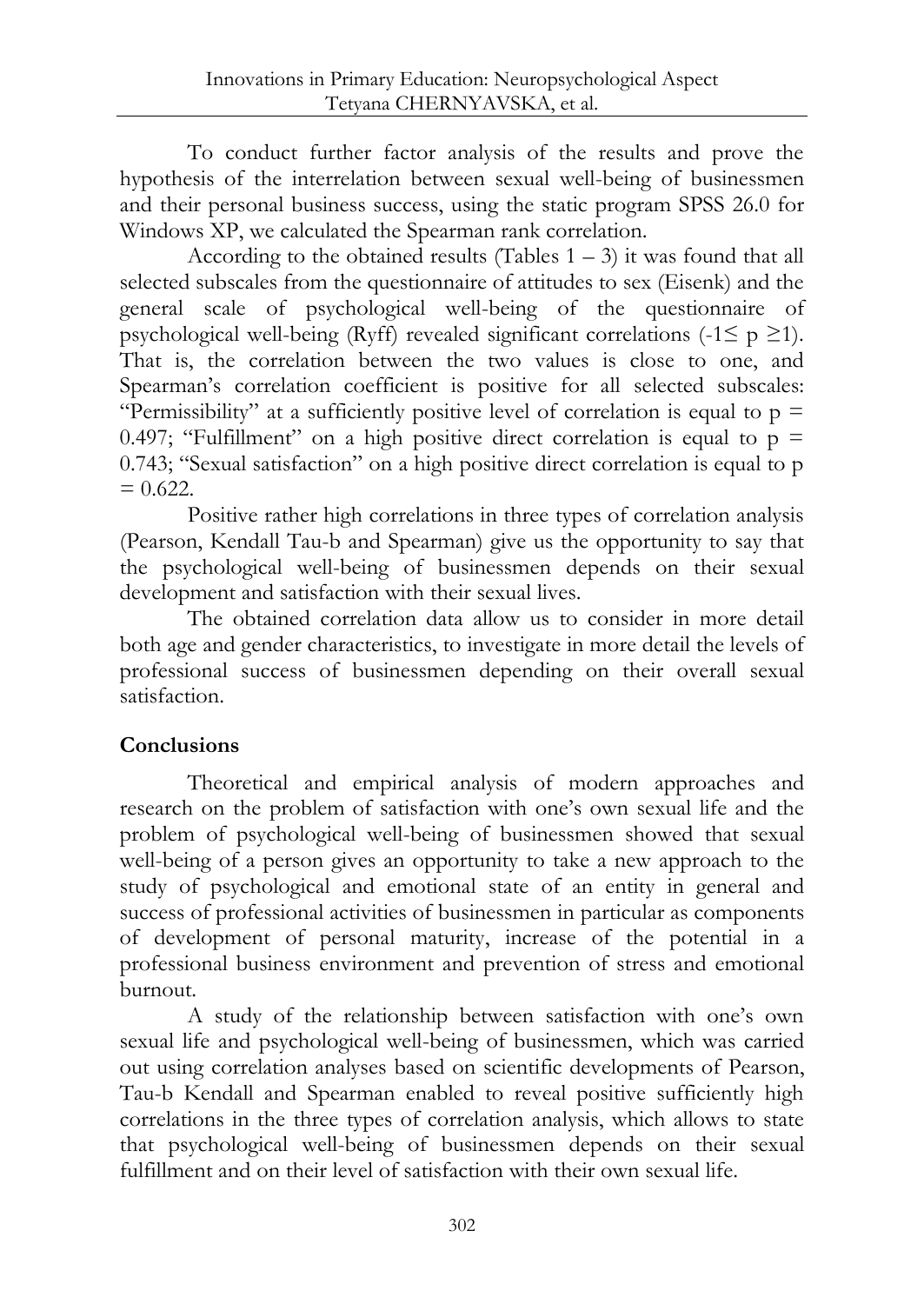### **References**

- Ainsworth, S. E. & Baumeister, R. F. (2012). Changes in Sexuality: How Sexuality Changes Across Time, Across Relationships, and Across Sociocultural Contexts. *Clinical Neuropsychiatry: Journal of Treatment Evaluation, 9(1),* 32–38. <https://espace.library.uq.edu.au/view/UQ:578368>
- Bass, D. (2017). Evolyutsiya seksualnogo vlecheniya: Strategii poiska partnerov [The Evolution of Sex Drive: Strategies for Finding Partners]. Moskow: Alpina.<http://flibusta.site/b/504513/read>
- Breslav, G. M. (2013). Razrabotka chastotnogo indeksa seksualnoy udovletvorennosti (ChISU) v diagnostike supruzheskih vzaimootnosheniy [Development of a frequency index of sexual satisfaction (NISU) in the diagnosis of marital relationships]. Psihologiya. *Zhurnal Vyisshey shkolyi ekonomiki [Psychology Journal of the Higher School of Economics], 10(1),* 25–36. [https://psy-journal.hse.ru/data/2013/10/31/1283222456/Breslav\\_10-](https://psy-journal.hse.ru/data/2013/10/31/1283222456/Breslav_10-01pp25-36.pdf) [01pp25-36.pdf.](https://psy-journal.hse.ru/data/2013/10/31/1283222456/Breslav_10-01pp25-36.pdf)
- Byers, E. S. & Rehman, U. S. Sexual Well-being (2014). Tolman, D. L., Diamond, L. M., Bauermeister, J. A., George, W. H., Pfaus, J. G. & Ward, L. M. (Eds.), *APA handbooks in psychology®. APA handbook of sexuality and psychology, Vol. 1. Person-based approaches* (pp. 317–337). <https://content.apa.org/doiLanding?doi=10.1037%2F14193-011>
- Chalova, A. V. (2016). Psikhologicheskie usloviya seksualnogo blagopoluchiya muzhchin i zhenshchin v ustoychivykh supruzheskikh parakh [Psychological conditions of sexual well-being of men and women in stable married couples]. (Avtoreferat dysertatsii kandydata psikhologicheskikhnauk nauk). Russian state humanitarian University. [http://www2.rsuh.ru/binary/2635687\\_72.1460038037.02132.pdf](http://www2.rsuh.ru/binary/2635687_72.1460038037.02132.pdf)
- Cherniavska, T. P. (2021). Psykholohiia blahopoluchchia i uspishnosti v konteksti ortobiozu liudyny [Psychology of well-being and success in the context of human orthobiosis]. In N.V. Rodina (Ed.), Doslidzhennia psykholohii ortobiozu liudyny: monohrafiia [Research of psychology of human orthobiosis: monograph] (pp. 58-75). Kyiv: Lira-K Publishing House. [http://lira-k.com.ua/books/gumanitarni/doslidzhennja-psyhologiji](http://lira-k.com.ua/books/gumanitarni/doslidzhennja-psyhologiji-ortobiozu-ljudyny-%3A-monografija.html)[ortobiozu-ljudyny-%3A-monografija.html](http://lira-k.com.ua/books/gumanitarni/doslidzhennja-psyhologiji-ortobiozu-ljudyny-%3A-monografija.html)
- Chernyavskaya, T. P. (2010). Psikhologiya uspeshnosti lichnosti v biznese: monografiya [Psychology of personal success in business: monograph]. Odessa: Astroprint. [http://irbis-nbuv.gov.ua/cgi](http://irbis-nbuv.gov.ua/cgi-bin/irbis_nbuv/cgiirbis_64.exe)[bin/irbis\\_nbuv/cgiirbis\\_64.exe](http://irbis-nbuv.gov.ua/cgi-bin/irbis_nbuv/cgiirbis_64.exe)
- Derogatis, L. R., Melisaratos, N. (1979). The DSFI: A multidimensional measure of sexual functioning. *Journal of Sex & Marital Therapy*, 5, 244–281. [https://doi.org/10.1080/00926237908403732.](https://doi.org/10.1080/00926237908403732)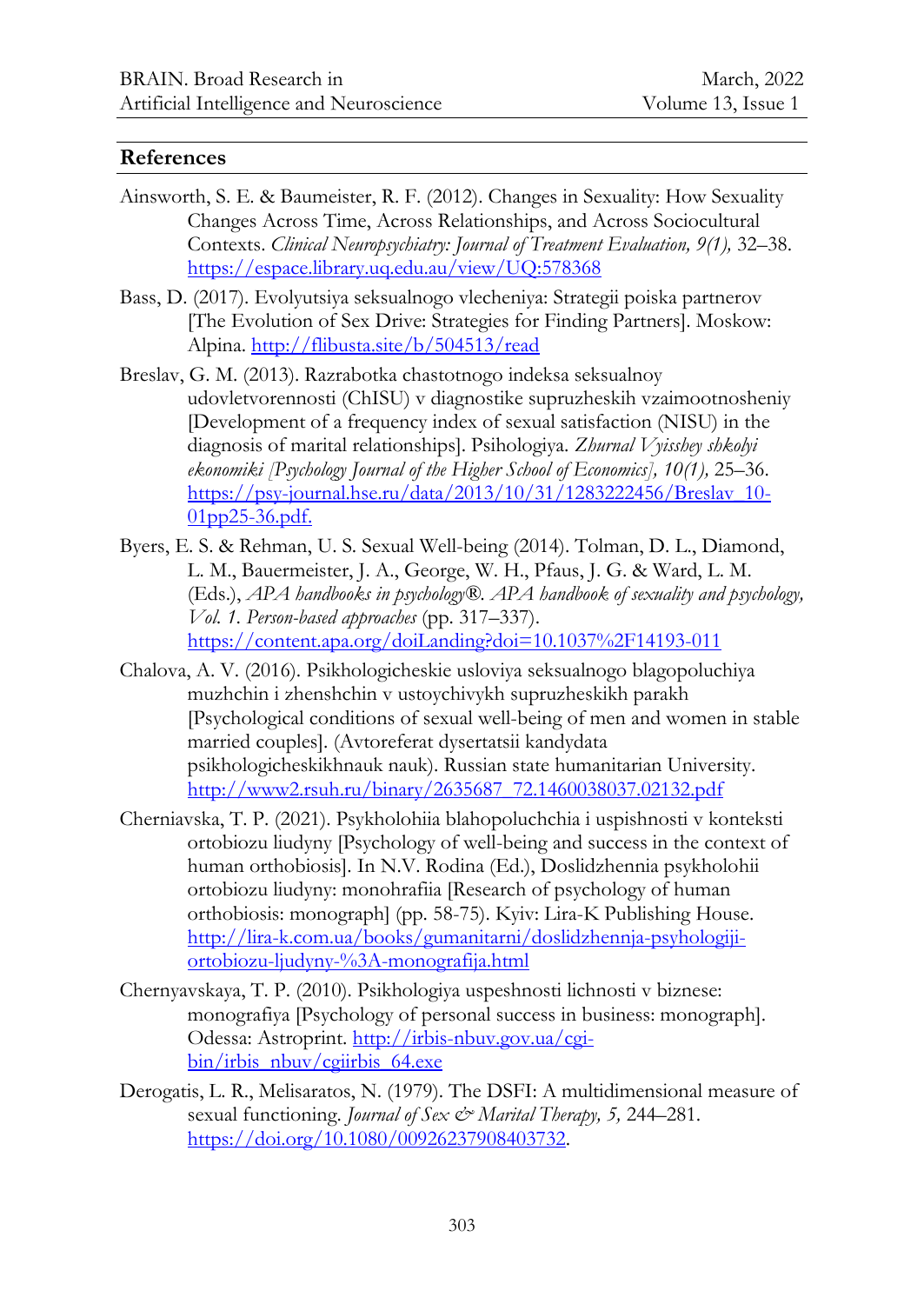- Diener, E. (2009). The Science of Well-being: The Collected Works of Ed Diener. *Social Indicators Research Series, 37.* [https://www.researchgate.net/publication/321609475\\_Assessing\\_Well-](https://www.researchgate.net/publication/321609475_Assessing_Well-Being_The_Collected_Works_of_Ed_Diener)Being The Collected Works of Ed Diener
- Diener, E., Wirtz, D., Tov, W., Kim-Prieto, C. (2010)[. New Well-Being Measures:](https://link.springer.com/content/pdf/10.1007/s11205-009-9493-y.pdf)  [Short Scales to Assess Flourishing and Positive and Negative Feelings.](https://link.springer.com/content/pdf/10.1007/s11205-009-9493-y.pdf) *Social Indicators Research, 97(2),* 143-156. <https://www.jstor.org/stable/40649361?seq=1>
- Domoratskiy, V. A. (2009). Meditsinskaya seksologiya i psikhoterapiya seksualnykh rasstroystv [Medical sexology and psychotherapy for sexual disorders]. Moscow: Academic project.<https://studfile.net/preview/7327420/>
- Ermolaeva, E. P. (2014). Predprinimatelstvo kak lichnostnyiy vyibor. Lichnost professionala v sovremennom mire [Entrepreneurship as a personal choice. The personality of a professional in the modern world]. Moscow. [https://www.hse.ru/data/2013/12/11/1339124380/%D0%9F%D1%80](https://www.hse.ru/data/2013/12/11/1339124380/%D0%9F%D1%80%D0%BE%D1%84%20%D0%B2%D0%BE%D1%81%D0%BF%D1%80%D0%B8%D1%8F%D1%82%D0%B8%D0%B5.pdf) [%D0%BE%D1%84%20%D0%B2%D0%BE%D1%81%D0%BF%D1%8](https://www.hse.ru/data/2013/12/11/1339124380/%D0%9F%D1%80%D0%BE%D1%84%20%D0%B2%D0%BE%D1%81%D0%BF%D1%80%D0%B8%D1%8F%D1%82%D0%B8%D0%B5.pdf) [0%D0%B8%D1%8F%D1%82%D0%B8%D0%B5.pdf.](https://www.hse.ru/data/2013/12/11/1339124380/%D0%9F%D1%80%D0%BE%D1%84%20%D0%B2%D0%BE%D1%81%D0%BF%D1%80%D0%B8%D1%8F%D1%82%D0%B8%D0%B5.pdf)
- Frohlich, P., Meston, C. (2002). Sexual functioning and self-reported depressive symptoms among college women. *Journal of Sex Research, 39,* 321–325. [https://doi.org/10.1080/00224490209552156.](https://doi.org/10.1080/00224490209552156)
- Gerasymova, I., Maksymchuk, B., Bilozerova, M., Chernetska, Yu., Matviichuk, T., Solovyov, V., & Maksymchuk, I. (2019). Forming professional mobility in future agricultural specialists: the sociohistorical context. *Revista Romaneasca pentru Educatie Multidimensionala, 11*(4), 345-361. [http://lumenpublishing.com/journals/index.php/rrem/article/view/1604](http://lumenpublishing.com/journals/index.php/rrem/article/view/1604/pdf) [/pdf](http://lumenpublishing.com/journals/index.php/rrem/article/view/1604/pdf)
- Heiman, J. R., Long, J. S., Smith, S. N., Fisher, W. A., Sand, M. S., Rosen, R. C. (2011). Sexual satisfaction and relationship happiness in midlife and older couples in five countries. *Archives of Sexual Behavior, 40,* 741–753. [https://doi.org/10.1007/s10508-010-9703-3.](https://doi.org/10.1007/s10508-010-9703-3)
- Holmberg, D., Blair, K. L., Phillips, M. (2010). Women's sexual satisfaction as a predictor of well-being in same-sexversus mixed-sex relationships. *The Journal of Sex Research, 47(1),* 1–11. [https://doi.org/10.1080/00224490902898710.](https://doi.org/10.1080/00224490902898710)
- Hooghe, M. (2012). Is sexual well-being part of subjective well-being? An empirical analysis of Belgian (Flemish) survey data using an extended Well-Being Scale. *Journal of Sex Research, 49(2-3),* 264–273. <https://doi.org/10.1080/00224499.2010.551791>
- Hupalovska, V. A. (2019). Seksualne blahopoluchchia yak chynnyk subiektyvnoho blahopoluchchia: osoblyvosti seksualnykh stsenariiv osib z invalidnistiu [Sexual well-being as a factor of subjective well-being: features of sexual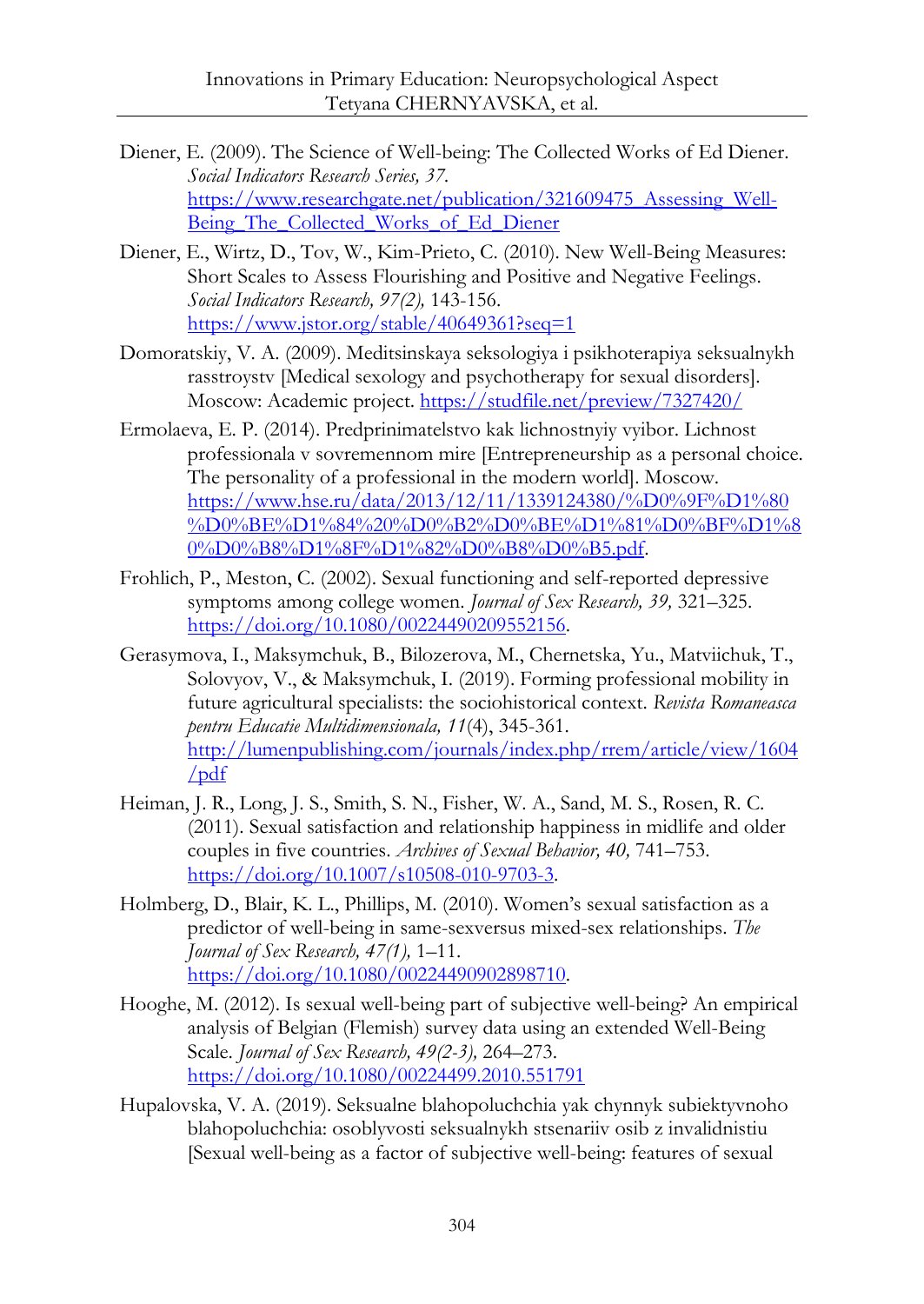scenarios of people with disabilities.]. *Sotsialna psykholohiia sohodni: zdobutky i perspektyvy: materialy II vseukrainskoho konhresu iz sotsialnoi psykholohii [Social psychology today: achievements and prospects: materials of the II All-Ukrainian Congress on Social Psychology],* 81-83*.* Kyiv. [https://ispp.org.ua/wp](https://ispp.org.ua/wp-content/uploads/2019/11/Theses-UCSP2019.pdf)[content/uploads/2019/11/Theses-UCSP2019.pdf](https://ispp.org.ua/wp-content/uploads/2019/11/Theses-UCSP2019.pdf)

- Kahneman, D., Diener, E., Schwarz, N. (Eds) (1999). Well-Being: The Foundations of Hedonic Psychology. New York: Russell Sage Foundation. <https://psycnet.apa.org/record/1999-02842-000>
- Kamsheko, K. I., Traverse, T. M. (2020). Zadovolenist zhyttiam yak skladova subiektyvnoho blahopoluchchia osib iz homoseksualnoiu oriientatsiieiu [Life satisfaction as a component of the subjective well-being of homosexuals]. *Visnyk Natsionalnoho universytetu oborony Ukrainy [Bulletin of the National University of Defense of Ukraine], 5(58),* 72-78. [https://doi.org/10.33099/2617-6858-2020-58-5-72-79.](https://doi.org/10.33099/2617-6858-2020-58-5-72-79)
- Kernberg, O. F. (2000). Otnosheniya lyubvi: norma i patologiya [Love relationships: norm and pathology]. Moscow:<http://osp.kgsu.ru/library/PDF/396.pdf>
- Kocharyan, G. S. (2007). Sovremennaya seksologiya [Contemporary sexology]. Kyiv: Nika-Center. [http://www.al24.ru/wp](http://www.al24.ru/wp-content/uploads/2014/07/%D1%81%D0%B5%D0%BA_1.pdf)[content/uploads/2014/07/%D1%81%D0%B5%D0%BA\\_1.pdf](http://www.al24.ru/wp-content/uploads/2014/07/%D1%81%D0%B5%D0%BA_1.pdf)
- [Laumann,](https://www.researchgate.net/profile/Edward-Laumann) E. O., [Nicolosi,](https://www.researchgate.net/profile/Alfredo-Nicolosi) A. (2005). Sexual Problems Among Women and Men Aged 40–80 y: Prevalence and Correlates Identified in the Global Study of Sexual Attitudes and Behaviors. *[International Journal of Impotence Research,](https://www.researchgate.net/journal/International-Journal-of-Impotence-Research-0955-9930) 17(1),* 39-57. https://www.nature.com/articles/3901250
- LoPiccolo, J., Steger, J. C. (1974). The Sexual Interaction Inventory: A new instrument for assessment of sexual dysfunctions. *Archives of Sexual Behavior, 3,* 585–595[. https://doi.org/10.1007/BF01541141.](https://doi.org/10.1007/BF01541141)
- Lyubomirski, S. (2014). Psikhologiya schastya. Novyy podkhod [The psychology of happiness. A new approach]. Saint Petersburg: Peter. <https://readli.net/chitat-online/?b=401550&pg=1>
- Martel, B. (2006). Seksualnost, lyubov i Geshtalt [Sexuality, love and Gestalt]. Saint Petersburg: Rech. [https://bookap.info/book/seksualnost\\_lyubov\\_i\\_geshtalt\\_2006/bypage/1](https://bookap.info/book/seksualnost_lyubov_i_geshtalt_2006/bypage/1)
- Mulhall, J. P., Incrocci L., Goldstein, I., Rosen, R. (Eds) (2011). Cancer and Sexual Health. 1st Edition. Springer‐Verlag, New York, LLC. [https://obgyn.onlinelibrary.wiley.com/doi/10.1111/j.1600-](https://obgyn.onlinelibrary.wiley.com/doi/10.1111/j.1600-0412.2011.01345.x) [0412.2011.01345.x](https://obgyn.onlinelibrary.wiley.com/doi/10.1111/j.1600-0412.2011.01345.x)
- Nerubasska, A., Maksymchuk, B. (2020). The Demarkation of Creativity, Talent and Genius in Humans: a Systemic Aspect. *Postmodern Openings,* 11 (2), 240- 255. [https://www.lumenpublishing.com/journals/index.php/po/article/](https://www.lumenpublishing.com/journals/index.php/po/article/%0bview/2625) [view/2625](https://www.lumenpublishing.com/journals/index.php/po/article/%0bview/2625)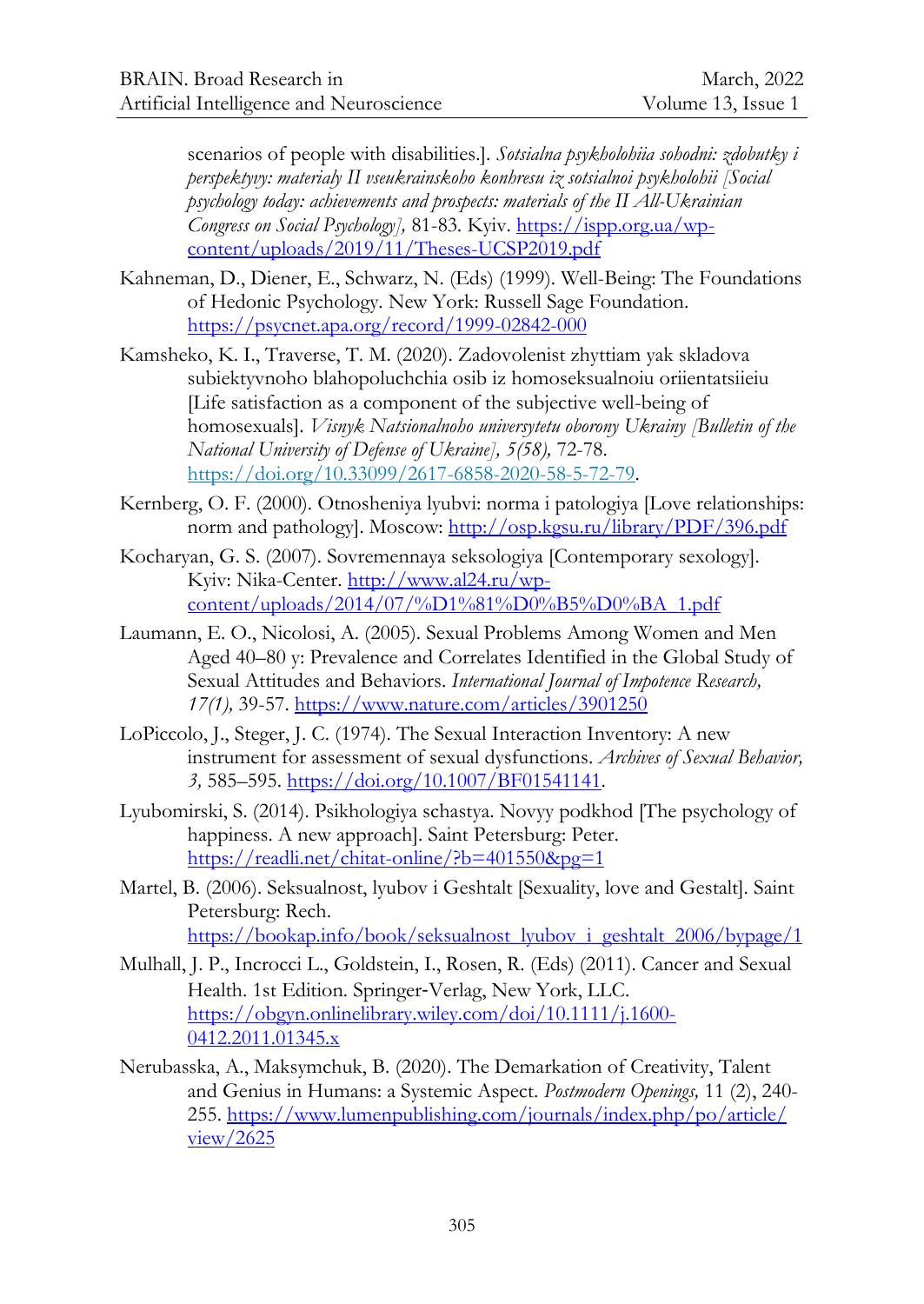- Nerubasska, A., Palshkov, K., & Maksymchuk, B. (2020). A Systemic Philosophical Analysis of the Contemporary Society and the Human: New Potential. *Postmodern Openings*, *11*(4), 275-292. [https://doi.org/10.18662/po/11.4/235.](https://doi.org/10.18662/po/11.4/235)
- Palamarchuk, O., Gurevych, R., Maksymchuk, B., Gerasymova, I., Fushtey, O., Logutina, N., Kalashnik, N., Kylivnyk, A., Haba, I., Matviichuk, T., Solovyov, V., & Maksymchuk, I. (2020). Studying Innovation as the Factor in Professional Self-Development of Specialists in Physical Education and Sport. *Revista Romaneasca Pentru Educatie Multidimensionala*, *12*(4), 118-136. [https://doi.org/10.18662/rrem/12.4/337.](https://doi.org/10.18662/rrem/12.4/337)
- Pfaus, J. G., Scepkowski, L. A., Marson, L., & Georgiadis, J. R. (2014). Biology of the sexual response. Tolman, D. L., Diamond, L. M., Bauermeister, J. A. George, W. H., Pfaus, J. G., & Ward, L. M. (Eds.) *APA handbooks in psychology®. APA handbook of sexuality and psychology, Vol. 1. Person-based approaches* (pp. 145–203). American Psychological Association. <https://psycnet.apa.org/record/2013-05866-007>
- Rodina, N. V. (Ed.). (2021). Psykholohiia blahopoluchchia i uspishnosti diialnosti osobystosti v konteksti ortobiozu liudyny [Psychology of well-being and success of the individual in the context of human orthobiosis]. *Doslidzhennia psykholohii ortobiozu liudyny: monohrafiia [Research of psychology of human orthobiosis: monograph],* 58-75. Kyiv: Lira-K Publishing House. Retrieved from [http://lira-k.com.ua/books/gumanitarni/doslidzhennja-psyhologiji](http://lira-k.com.ua/books/gumanitarni/doslidzhennja-psyhologiji-ortobiozu-ljudyny-%3A-monografija.html)[ortobiozu-ljudyny-%3A-monografija.html](http://lira-k.com.ua/books/gumanitarni/doslidzhennja-psyhologiji-ortobiozu-ljudyny-%3A-monografija.html)
- Rouch, M. (2017). Seks dlya nauki. Nauka dlya seksa [Sex for science. Science for sex]. Moskow: Alpina Publisher. [http://loveread.ec/read\\_book.php?id=61850&p=1](http://loveread.ec/read_book.php?id=61850&p=1)
- Rust, J., Golombok, S. (1985). The Golombok-Rust inventory of sexual satisfaction (GRISS). *British Journal of Clinical Psychology, 24(1),* 63–64. [https://doi.org/10.1111/j.2044-8260.1985.tb01314.x.](https://doi.org/10.1111/j.2044-8260.1985.tb01314.x)
- Ryan, R., Deci, E. (2001). On Happiness and Human Potentials: A Review of Research on Hedonic and Eudaimonic Well-being. *Annua Review of Psychology, 52,* 141-166. https://www.annualreviews.org/doi/10.1146/annurev.psych.52.1.141.
- Ryff, C., Keyes, C. (1995). The Structure of Psychological Well-Being Revisited. Journal of Personality and Social Psychology, 69(4), 719-727. University of Wisconsin-Madison. [http://midus.wisc.edu/findings/pdfs/830.pdf?source=post\\_page.](http://midus.wisc.edu/findings/pdfs/830.pdf?source=post_page)
- Seligman, M. (2013). Put k protsvetaniyu. Novoe ponimanie schastya i blagopoluchiya [The path to prosperity. A new understanding of happiness and well-being]. Moskow: Mann Ivanov Ferber. [https://www.litmir.me/br/?b=429545&p=1.](https://www.litmir.me/br/?b=429545&p=1)